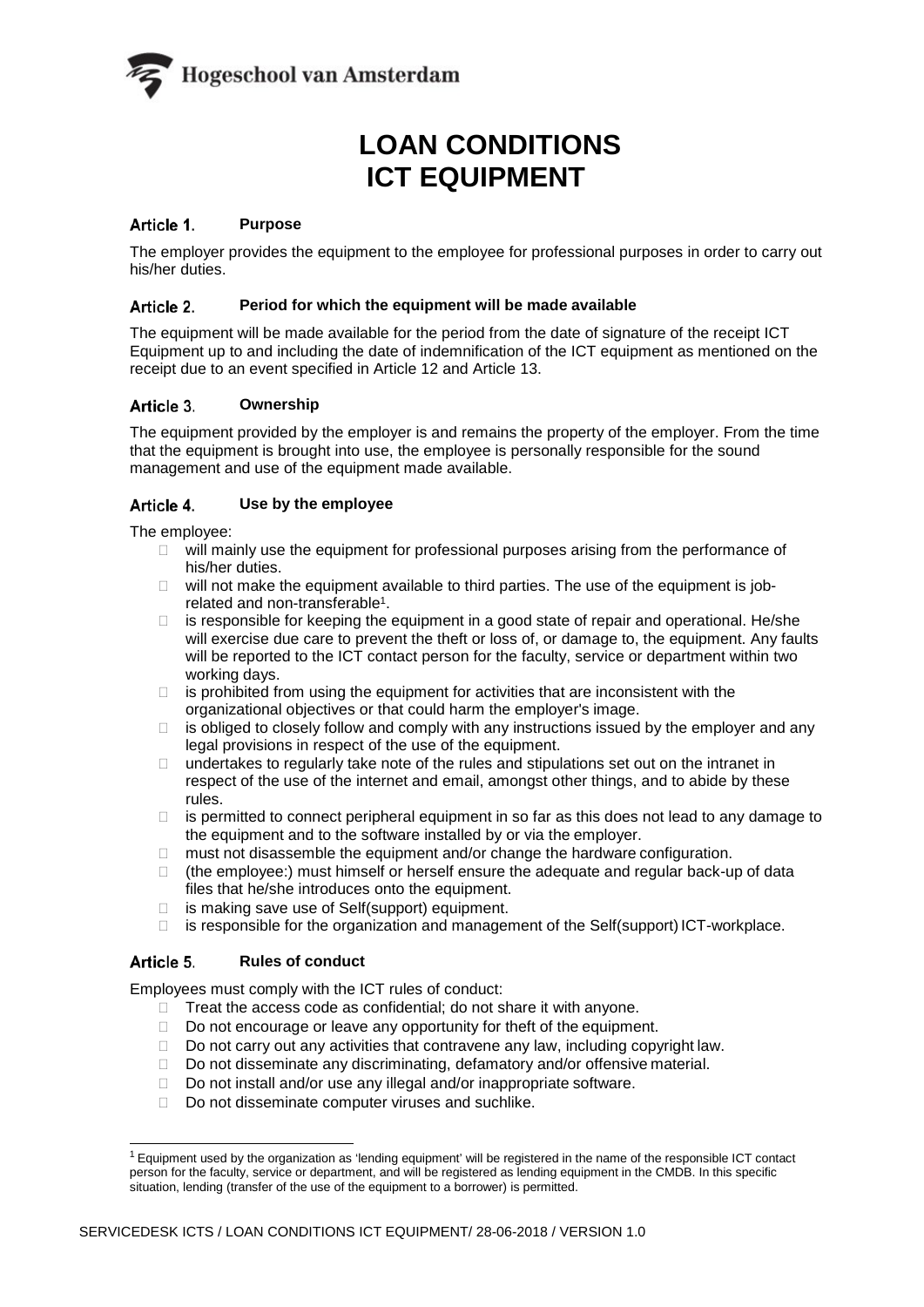

- $\Box$  Do not send unsolicited emails; do not cause an unnecessarily large amount of network traffic.
- $\Box$  Do not use the mobile communication equipment for commercial purposes.

## **Security guidelines**

The employee is obliged to comply with security guidelines 1 to 4 inclusive. He/she is also advised to comply with the remaining guidelines (5 to 7 inclusive):

- 1. Ensure that an access code is used for smart phones and tablets; a lock pattern is not sufficient authentication from a security point of view (easy to imitate).
- 2. Activate the auto-lock functionality.
- 3. The employee must ensure that the AUAS ID / UvAnet ID password is immediately changed in the event of loss or theft, or that the AUAS ID / UvAnet ID is blocked.
- 4. The employee must save confidential data securely (i.e. properly encrypted).
- 5. Use a 'search service' so that it is possible to locate the equipment in the event of loss. In addition to the search function, the service offers additional options for leaving a message or erasing the equipment remotely.
- 6. Do not install any unreliable apps. This is an additional risk in the event that a jailbreak is carried out, making unreliable app stores accessible. It is recommended not to carry out any jailbreaks!
- 7. Turn off bluetooth.

### **Theft or loss**

In the event of theft or loss of the equipment, the employee must:

- $\Box$  immediately report the theft or loss to the police;<br> $\Box$  report the theft or loss to the ICT contact person
- report the theft or loss to the ICT contact person for the faculty, service or department within 1 working day. The employee must provide him/her with the original or a copy of the proof of reporting;
- $\Box$  (if applicable) arrange for the SIM/data card to be immediately blocked via the provider's customer service department Detron/T-Mobile Service Desk (UvA: 020 525 1459 | HvA: 020 595 1459).

### **Damage**

In the event of damage to the equipment, the employee must contact the Service Desk of ICT Services (020 595 1402). In case of damage to a mobile phone the employee must contact the ICT contact person for the faculty, service or department. The employee is responsible for any loss of data resulting from any such damage/repairs. He/she must therefore regularly produce a back-up of the data on the equipment.

### **Costs, monitoring and sanctions**

- The costs of use, maintenance and repair of the equipment will be borne by the employer.
- The employer may, at the manager's discretion, apply sanctions if the use of the equipment deviates from the provisions of these loan conditions. 'Sanctions' are understood to include limiting the possibilities for use or the withdrawal of the equipment.
- $\Box$  (if applicable) The costs of data and call time abroad will be borne by the employer if the employee is able to demonstrate that the use in question was necessary for the proper performance of his/her duties.
- $\Box$  The employee may be asked at any time to prove that he/she mainly uses the equipment for professional purposes.
- $\Box$  The employer retains the right to monitor usage without the employee's knowledge. Monitoring can include:
	- An analysis of the software installed
	- (if applicable) An analysis of call habits and data consumption.

# **Liability**

The employer may hold the employee liable for:

 $\Box$  Damage to the equipment that is the result of intent or deliberate carelessness on the part of the employee (in accordance with s.7:661 of the Dutch Civil Code and art.1.17 para 1 of Collective Labour Agreement Dutch Universities).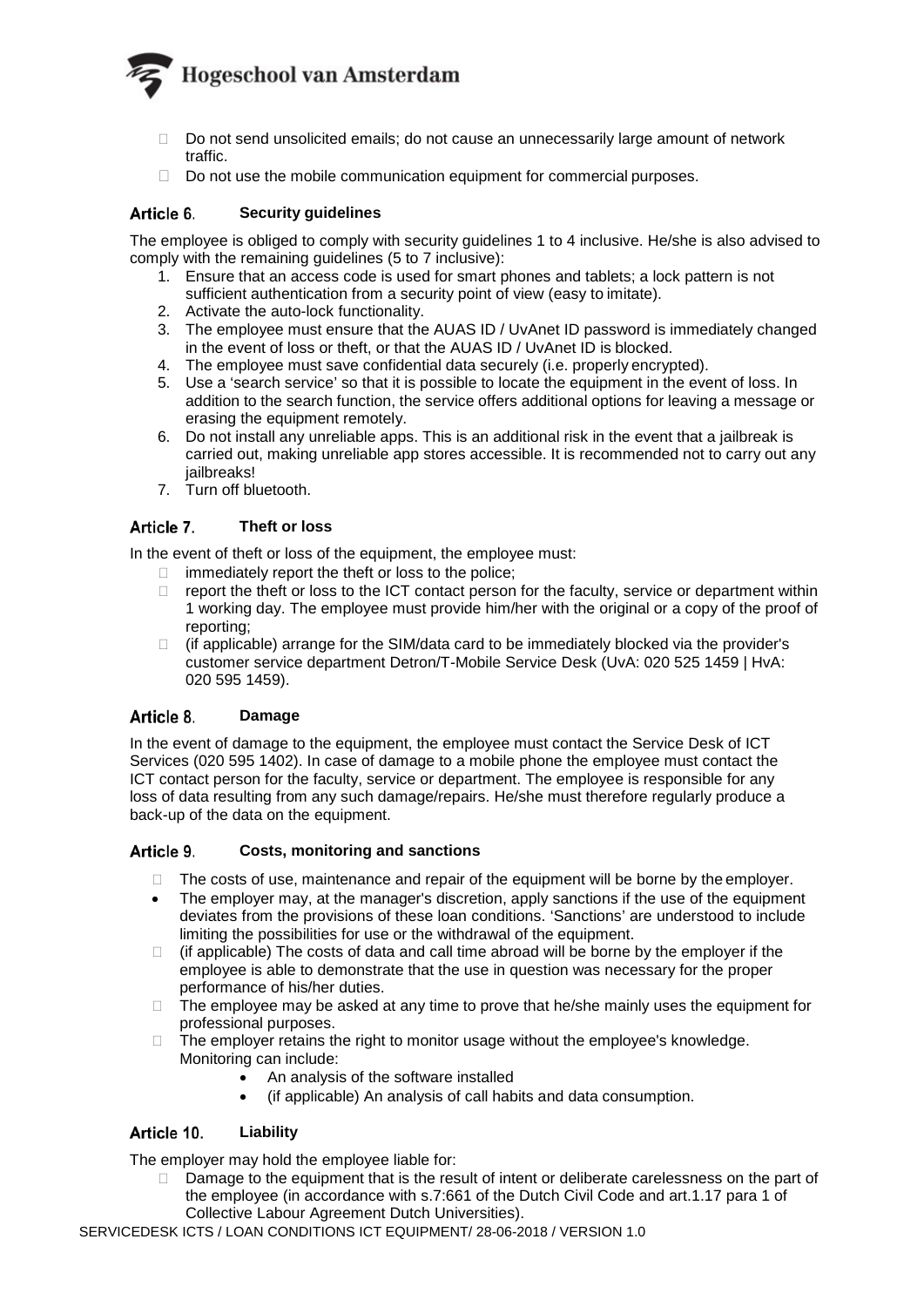

 $\Box$  The costs incurred if equipment is not blocked in time.